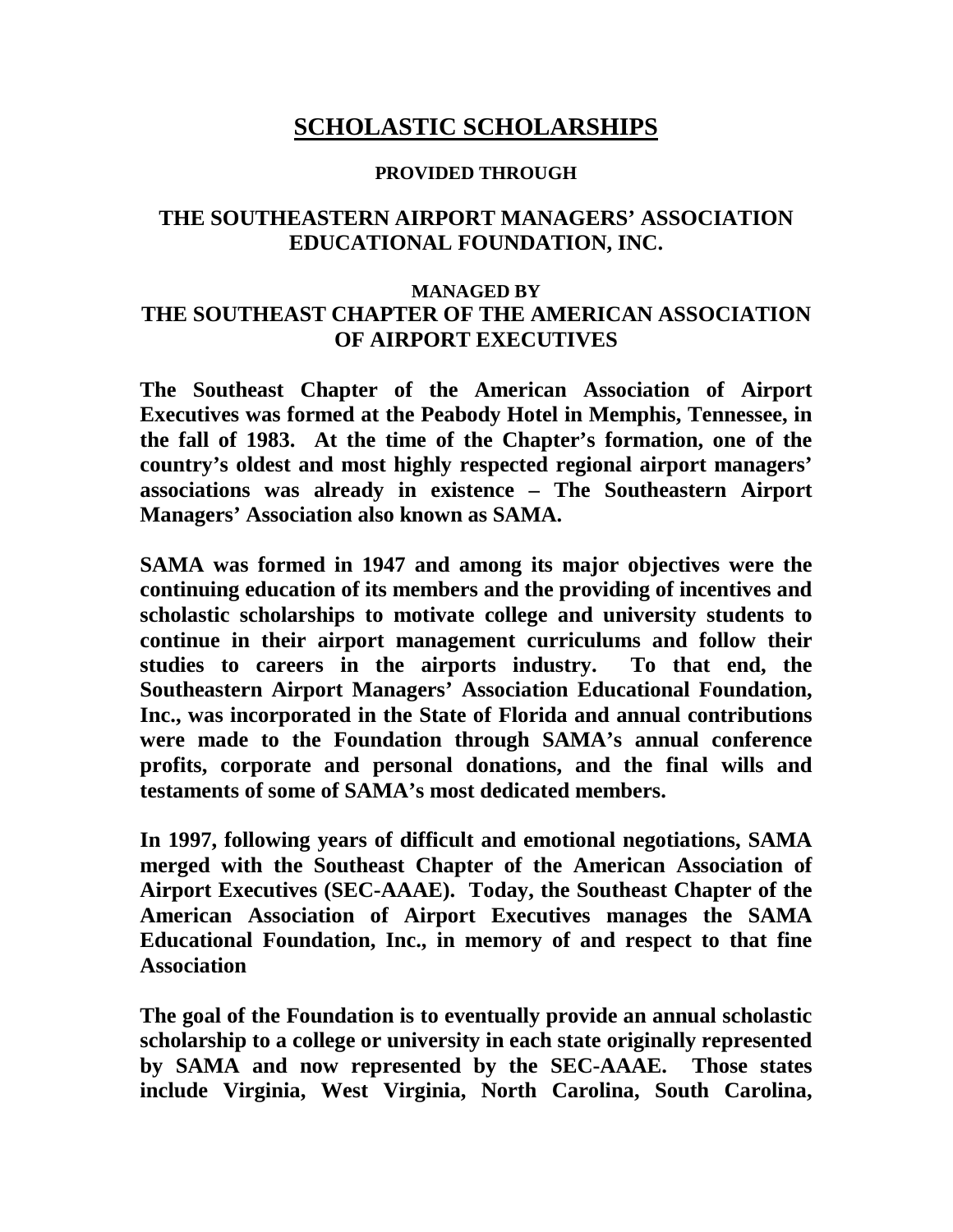**Georgia, Florida, Louisiana, Tennessee, Kentucky, Arkansas, Mississippi, Alabama and the District of Columbia and the Virgin Islands.**

**The SAMA Educational Foundation, Inc., currently endorses annual scholarships to the following colleges and universities as budgetary restrictions permit:**

| <b>Auburn University</b>                 | <b>Alabama</b>        |
|------------------------------------------|-----------------------|
| <b>Henderson State University</b>        | <b>Arkansas</b>       |
| <b>Florida Institute of Technology</b>   | <b>Florida</b>        |
| <b>Middle Georgia College</b>            | Georgia               |
| <b>Eastern Kentucky University</b>       | <b>Kentucky</b>       |
| <b>Louisiana Tech University</b>         | Louisiana             |
| <b>Delta State University</b>            | <b>Mississippi</b>    |
| <b>Elizabeth State University</b>        | <b>North Carolina</b> |
| <b>Unnamed</b>                           | <b>South Carolina</b> |
| <b>Middle Tennessee State University</b> | <b>Tennessee</b>      |
| <b>Hampton University</b>                | Virginia              |
| <b>Fairmont State College</b>            | <b>West Virginia</b>  |

**Auburn University is the only school currently provided two annual scholarships. The two scholarships are provided with great respect for the contributions to SAMA and the Foundation by Charles E. Hanst, former Airport Management Consultant for the Federal Aviation Administration and Willard M. Fletcher, former President of the Memphis-Shelby County Airport Authority.**

**Prior to its merger with the SEC-AAAE, The Southeastern Airport Managers' Association dedicated certain scholarships in the names of former members who provided unyielding service to the Association and outstanding support to the SAMA Educational Foundation, Inc. These honored individuals are Charles E. Hanst, Willard M. Fletcher, A.A.E., and William J. Dumatrait, A.A.E. The Southeast Chapter of the American Association of Airport Executives followed that example when it named a scholarship for William S. Hamilton, A.A.E.**

**These scholarships represent a small way for the members of SAMA and the SEC-AAAE to show their love and respect for truly great men of aviation whose work should not be forgotten. Their lives were**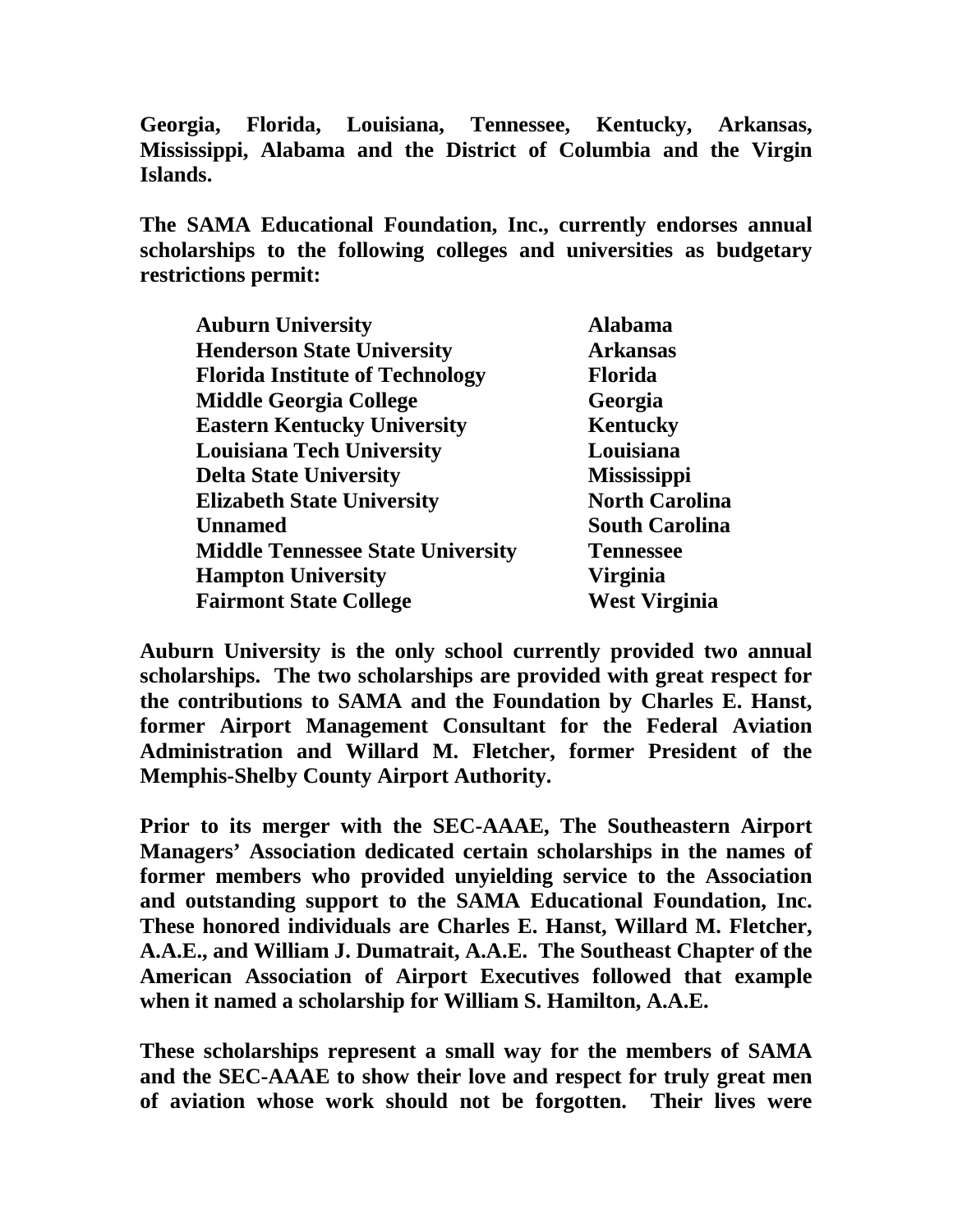**devoted to advancing aviation and encompassed the thrill, excitement and companionship that the former members of SAMA and current members of the SEC-AAAE hope recipients of these scholarships will experience. A brief history of each individual is provided herein to honor these heroes of airport management and to show our eternal appreciation for their contributions to the profession.**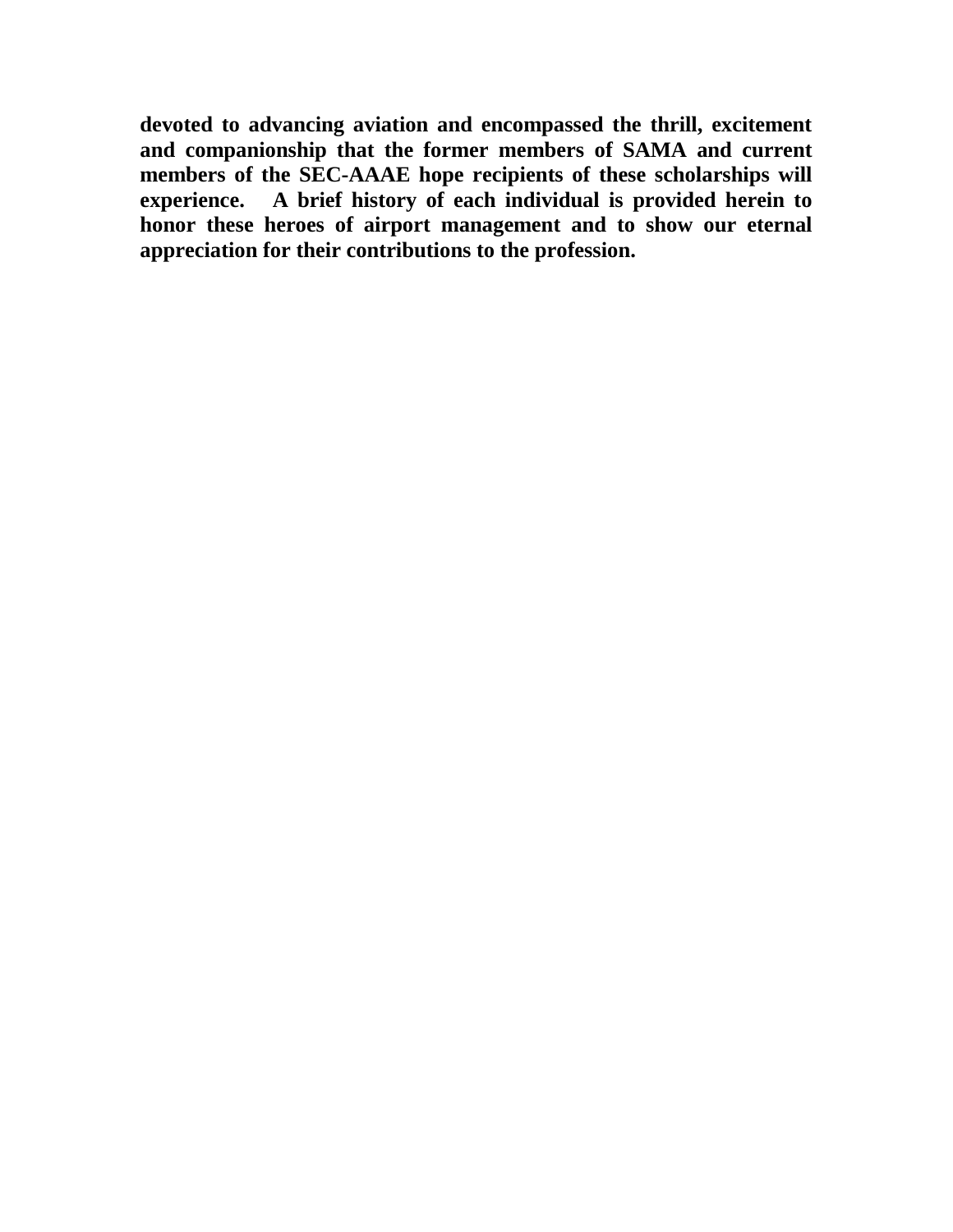**Charles E. Hanst was born in Philadelphia, Pennsylvania on November 23, 1896. Mr. Hanst graduated from Kingwood High School, Kingwood, West Virginia, attended the US Naval Academy from 1916- 1917, enlisted in the Aviation Section of the Signal Reserve Corps on September 11, 1917 and was assigned as a Flying Cadet at the Georgia Tech School of Aeronautics in October 1917. Mr. Hanst soloed on January 25, 1918, completed his training and was qualified as a Reserve Military Aviator on April 16, 1918. He was commissioned as a 2nd Lieutenant, Signal Reserve Corps, on April 30, 1918. He served in World War I. In the early 1920's Mr. Hanst did some flight instruction and barnstorming to earn his living. Later in that decade, he served with the US Marines in Santo Domingo. In the late 1920's and early 1930's he served as a flight instructor where he touched the lives of numerous future aviators. He served as an airline pilot in Guatemala in the early 1930's and later served as "Airport Engineer and Aeronautics Inspector" for the State of West Virginia. In 1937, he was hired as Airport Manager for Dallas Love Field in Dallas, Texas and remained in that role until August 1942. From 1942 to 1945, during World War II, he served in the Air Transport Command. After the war, he returned for a brief period to his duties as Airport Manager at Dallas Love Field before joining the newly formed Civil Aeronautics Administration, the forerunner to the Federal Aviation Administration, as an Airport Management Consultant. It was during this phase of his long and illustrious career with the CAA/FAA that Mr. Hanst distinguished himself as a true airport professional. It was here that he assisted with the development of many airports throughout the southeastern United States. Many of those considered legends in southeastern airport management had their lives touched by Charles Hanst. He possessed many unique qualities that encouraged many in the profession to call upon him for counseling and friendship. Mr. Hanst was a longtime supporter of the American Association of Airport Executives and he especially endeared himself to the Southeastern Airport Managers' Association where he congregated with friends, peers and colleagues. Charles E. Hanst is remembered as one of the true greats in aviation and airport management.**

**The Charles E. Hanst Memorial Scholarship is dedicated to Auburn University.**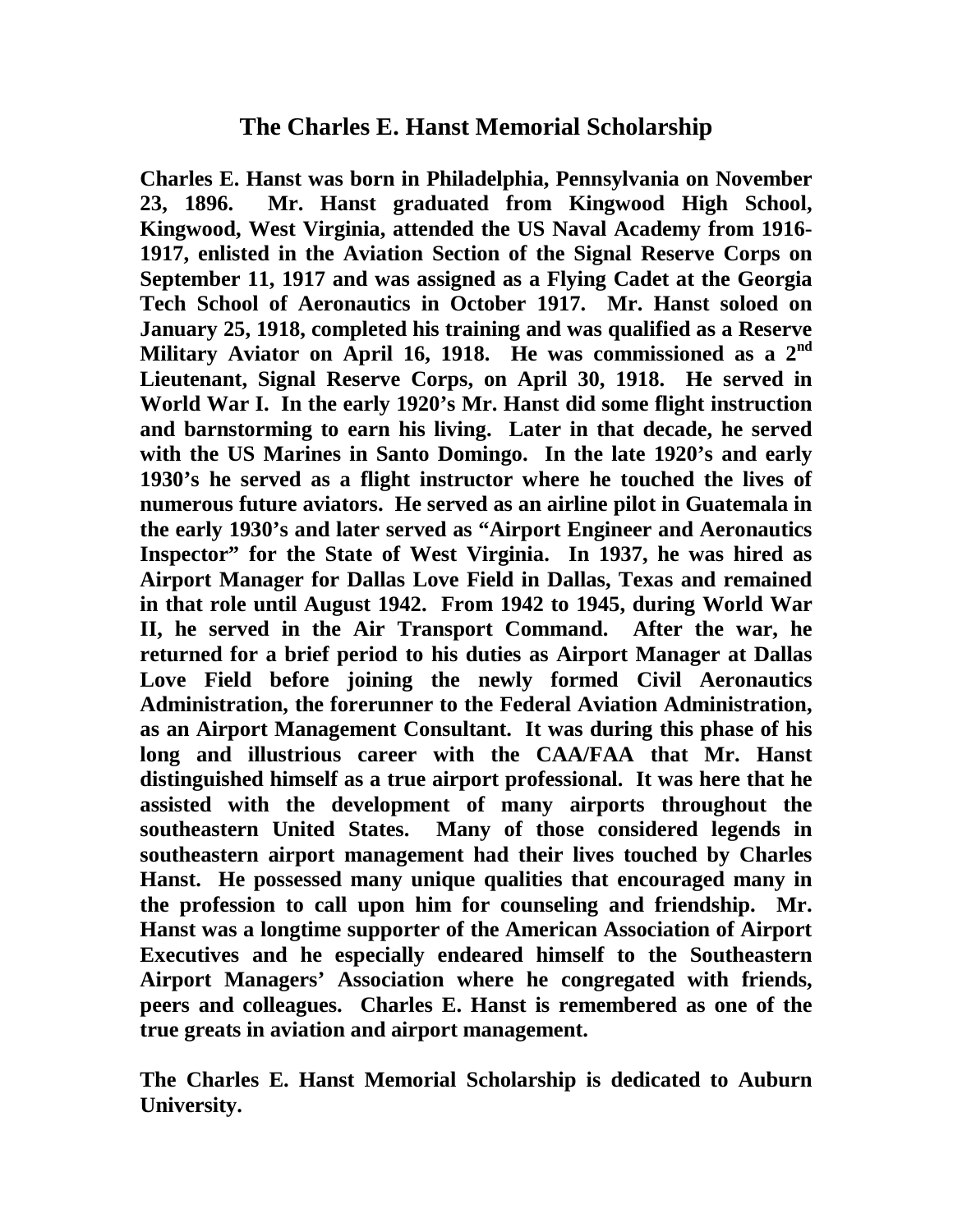# **The Willard M. Fletcher, A.A.E., Memorial Scholarship**

**Willard M. Fletcher was born in Edwardsville, Illinois.** 

**After 24 years as a naval aviator, he retired from the US Navy in 1968 as a Captain. His last assignment was Assistant Chief of Staff to the Chief of Naval Air Technical Training at the Naval Air Station in Millington, Tennessee.**

**Upon retiring from the US Navy, Mr. Fletcher joined the staff of the Memphis Airport as Deputy Director responsible for coordinating all efforts of the various airport departments. As Deputy Director, he was also in charge of making all administrative assignments. Finance was one of his major interests and he was instrumental in securing bond financing for the airport.**

**Mr. Fletcher became President of the Memphis-Shelby County Airport Authority and Director of Aviation for the Memphis International Airport in September 1975 succeeding the late Capt. Robert H. Wood. Mr. Fletcher served in that capacity until his untimely death on March 21, 1985.**

**Will Fletcher served the aviation community in many capacities including Vice Chairman of Airport Operators Council International, now Airports Council International – North America. He was a long time supporter and past president of the Southeastern Airport Managers' Association (1985-1985) and also served as president of the Tennessee Association of Air Carrier Airports.**

**This scholarship was originally funded by the Memphis-Shelby County Aviation Authority and has been continued with great love and respect for one of SAMA's greatest members.**

**The Willard M. Fletcher, A.A.E., Memorial Scholarship is dedicated to Auburn University.**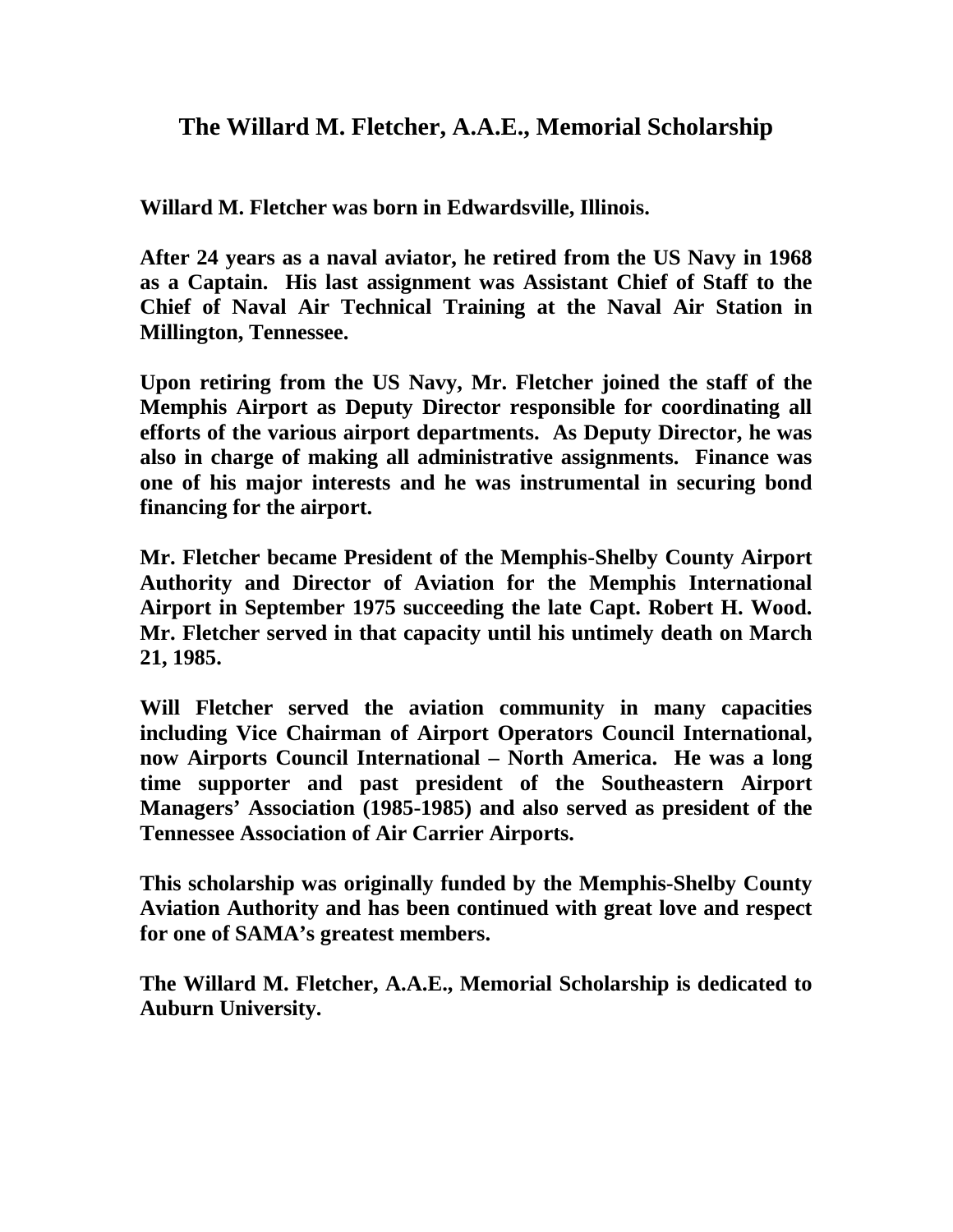## **The William J. Dumatrait, A.A.E., Memorial Scholarship**

**William J. (Bill) Dumatrait may be the best known and most beloved member of the Southeastern Airport Managers' Association. He was born in 1914 and passed away in 1993. At the time of his death he was the executive secretary of SAMA and publisher of the organization's newsletter, the SAMAGRAM.**

**Mr. Dumatrait was a lifelong resident of Lake Charles, Louisiana where he served for seventeen years as Manager of the Lake Charles Regional Airport.**

**Mr. Dumatrait served three terms on the Calcasieu Police Jury, the Louisiana Napoleonic counterpart of the County Board of Supervisors, and his service included membership on the committees that planned and built the Lake Charles Regional Airport. He likewise provided invaluable assistance to the State of Louisiana Office of Aviation and Public Transportation during the time the agency worked aggressively to improve the entire commercial and general aviation airport and heliport systems throughout the state.**

**Mr. Dumatrait organized the Louisiana Airport Managers' Association and served as its first president. He served as president of the Southeastern Airport Managers' Association from 1974 to 1975 and was instrumental in organizing the first scholarships ever awarded by SAMA. Mr. Dumatrait was an Accredited Airport Executive (A.A.E.) through the American Association of Airport Executives and a longtime supporter of that organization.**

**Bill Dumatrait was a special man who never met a stranger, made every new member of SAMA feel at home and he possessed a special flair for entertaining audiences with his Cajun stories that made him a wellknown figure throughout the airport industry.**

**The William J. Dumatrait, A.A.E., Memorial Scholarship is dedicated to Louisiana Tech University.**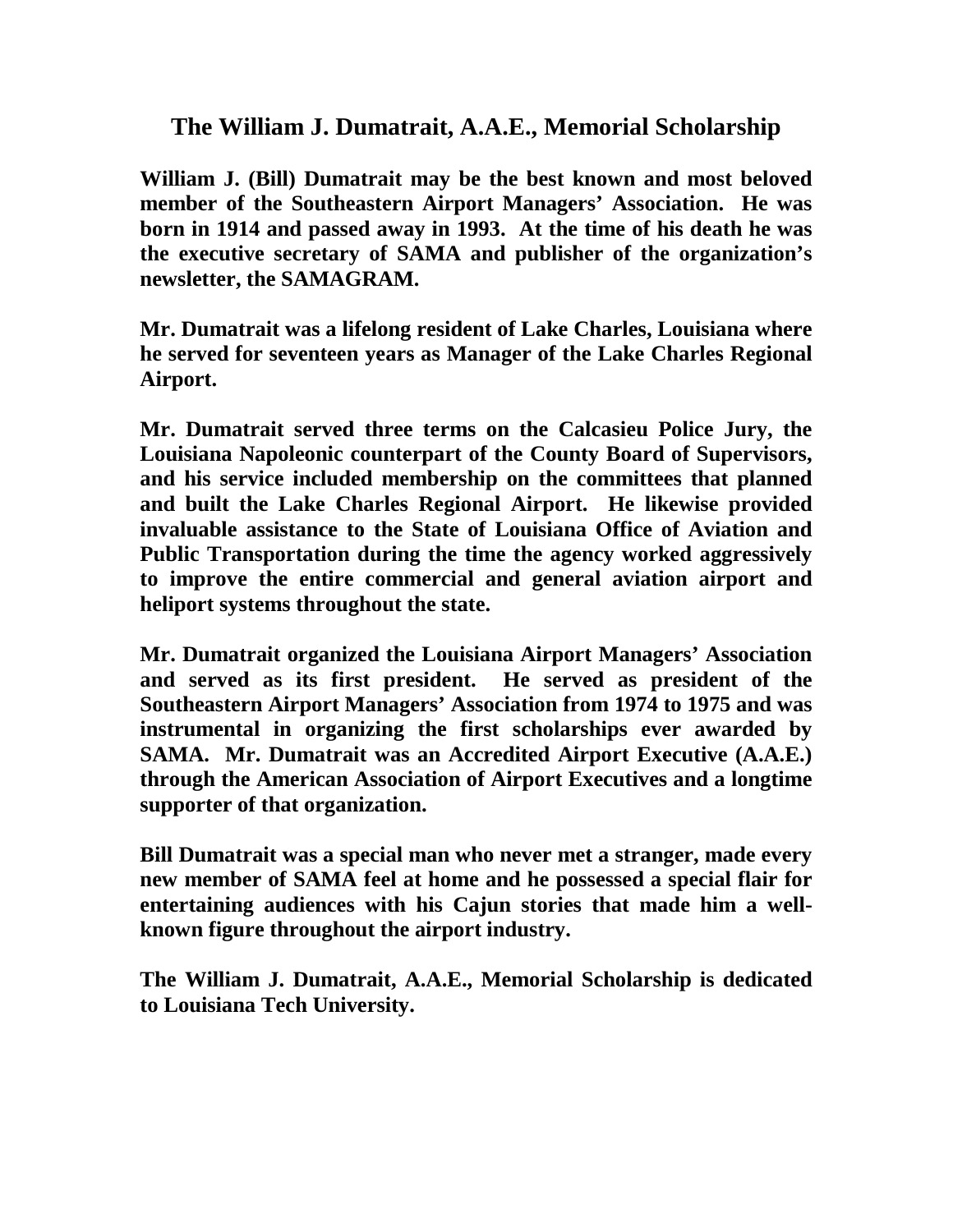### **The William S. Hamilton, A.A.E., Memorial Scholarship**

**William S. (Bill) Hamilton, A.A.E., was born in Elizabethtown, Kentucky on October 11, 1945. Although he developed polio as a child and was confined to a wheelchair, Bill never allowed this handicap to stand in his way of accomplishment, including becoming a licensed pilot, and he refused to use the handicap to gain special privileges in any positions he held. Bill was a friend to everyone he met and a mentor and counselor to many young people in the airports industry.** 

**Bill Hamilton graduated from the University of Illinois in Urbana with a B.S. in Industrial Administration. He became an Accredited Airport Executive (A.A.E.) with the American Association of Airport Executives (AAAE) after passing his oral examination at the Association's annual conference held in Cincinnati, Ohio in May of 1978. He later became Chairman of the AAAE Board of Examiners and served in that role from 1982 to 1986. He received the coveted AAAE President's Award from the President of AAAE in 1985.**

**Bill began his aviation career as an Airport Planner with the Federal Aviation Administration in Washington, DC. He served as Associate Director for Planning Coordination for the Louisville and Jefferson County Air Board (Regional Airport Authority) in 1973 and a few years later he became Director of Planning in the Airport Authority's Engineering and Planning Department. The Governor of Kentucky appointed him to a five-year term on the Kentucky Airport Zoning Commission in 1980.**

**Following numerous promotions and a host of accomplishments with the Regional Airport Authority (Louisville), Bill moved to Richmond, Virginia where he ended his career as Deputy Director of Facilities and Planning for the Capital Region Airport Commission. It was here that he passed away on October 16, 1990. He was 45 years old.**

**Bill was a founding father of the Southeast Chapter of the American Association of Airport Executives and served as the Association's President from 1987 to 1988.**

**The William S. Hamilton, A.A.E., Memorial Scholarship is dedicated to Eastern Kentucky University.**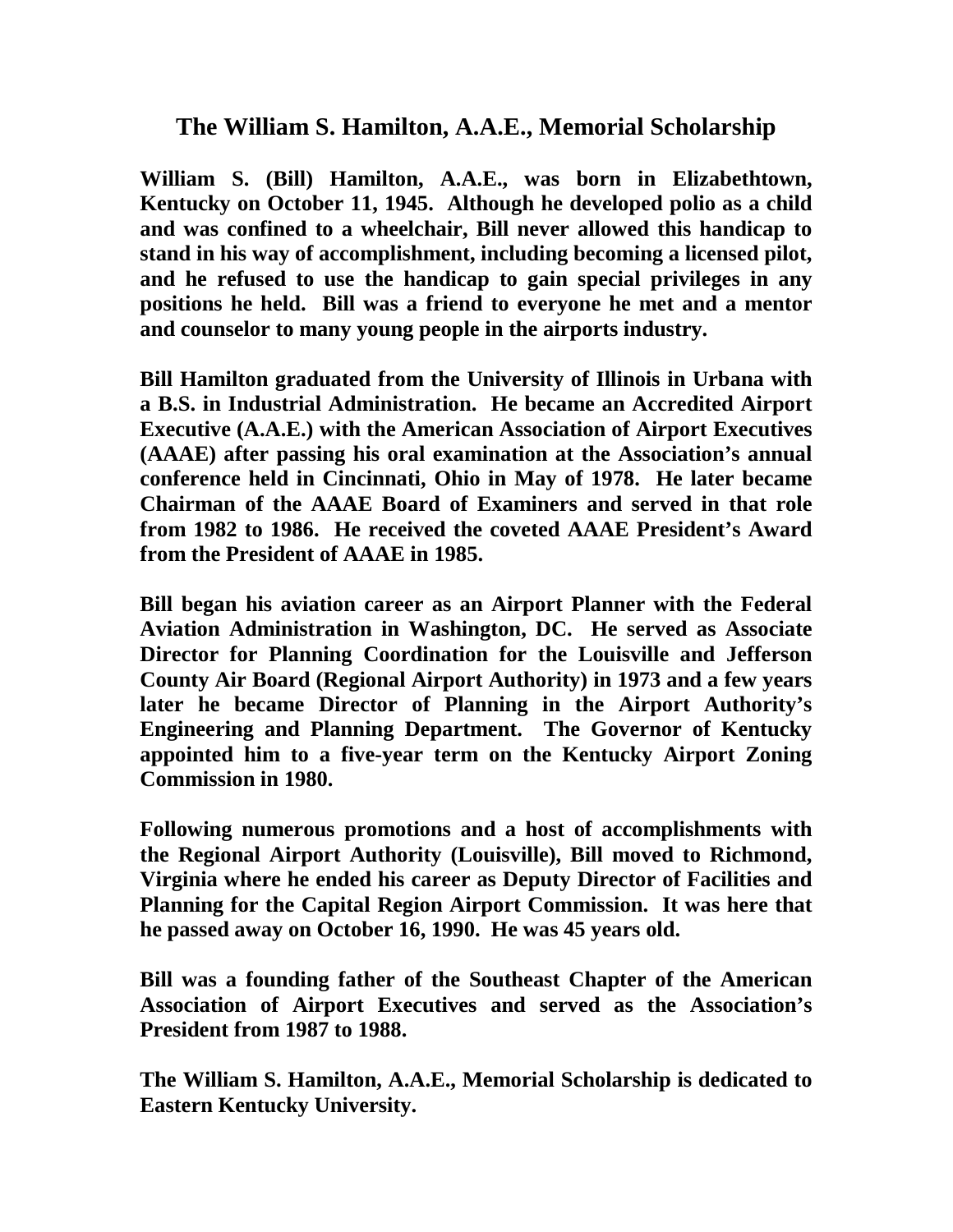### **HOW TO APPLY**

**The Southeast Chapter of the American Association of Airport Executives contracts with Scholarship Managers, a division of Career Opportunities Through Education (Cote') ©®™, a national nonprofit scholarship management services organization, to manage the SAMA Educational Foundation, Inc.**

**Scholarship Managers' mission is to provide professional assistance to associations, corporations, foundations, and individuals in the delivery of financial aid to qualified and deserving students.** 

**If you attend one of the colleges or universities endorsed by the Southeastern Airport Manager's Association Educational Foundation, Inc., and you want to apply for a scholarship, you may contact Scholarship Managers at the following address:** 

> **Scholarship Managers Operations Center PO Box 2810 Cherry Hill, NJ 08034**

| Telephone –   | $(856)$ 573-9400                            |
|---------------|---------------------------------------------|
| $\bf{F}$ ax – | $(856)$ 573-9799                            |
| $Email -$     | scholarshipmanagers@scholarshipmanagers.com |
| Website $-$   | www.scholarshipmanagers.org                 |

**PLEASE NOTE: Availability of SAMA Educational Foundation, Inc., scholarships is based on annual budgetary allotments. All scholarships, select scholarships or no scholarships may be made available during any given fiscal year. Contact the SEC-AAAE Executive Secretary at [admin@secaaae.org](mailto:secaaae@aol.com) for scholarship availability prior to submitting applications.**